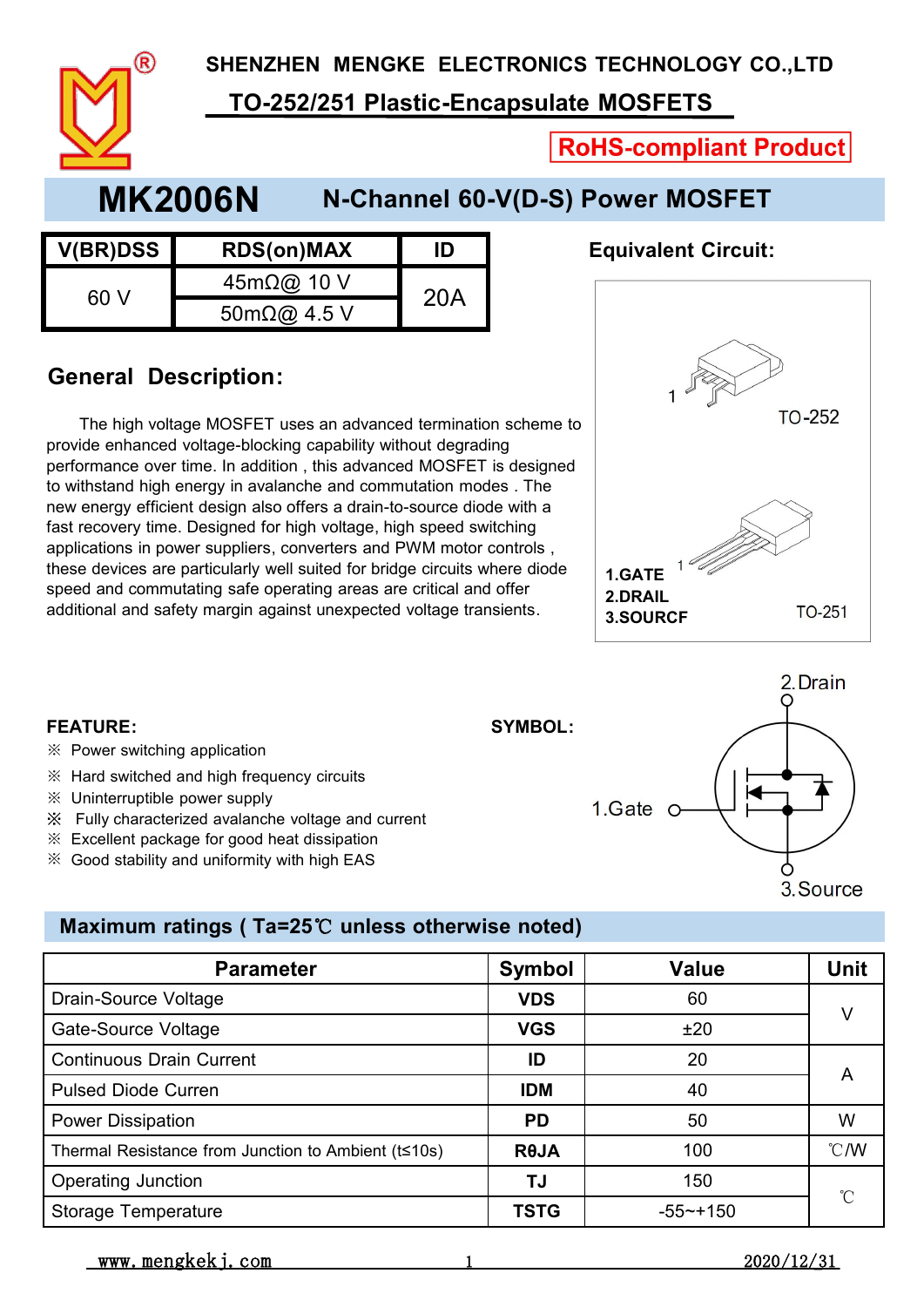

**SHENZHEN MENGKE ELECTRONICS TECHNOLOGY CO.,LTD**

**RoHS-compliant Product** 

#### **MOSFET ELECTRICAL CHARACTERISTICS**

#### **Static Electrical Characteristics** (Ta = 25 ℃ Unless Otherwise Noted)

| <b>Parameter</b>                          | <b>Symbol</b>   | <b>Test Condition</b>                      | Min          | <b>Typ</b> | <b>Max</b>   | <b>Unit</b> |
|-------------------------------------------|-----------------|--------------------------------------------|--------------|------------|--------------|-------------|
| <b>Static</b>                             |                 |                                            |              |            |              |             |
| Drain-source breakdown voltage            | <b>V(BR)DSS</b> | $VGS = 0V$ , $ID = 250\mu A$               | 60           |            |              | $\vee$      |
| Gate-source threshold voltage             | VGS(th)         | $VDS = VGS$ , $ID = 250\mu A$              | $\mathbf{1}$ |            | 3            | $\vee$      |
| Gate-source leakage                       | <b>IGSS</b>     | $VDS = 0V$ , $VGS = \pm 20V$               |              |            | ±100         | nA          |
| Zero gate voltage drain current           | <b>IDSS</b>     | $VDS = 60V$ , VGS = 0V                     |              |            | $\mathbf{1}$ | μA          |
|                                           |                 | $VGS = 10V$ , $ID = 10A$                   |              | 38         | 45           | $m\Omega$   |
| Drain-source on-state resistancea         | RDS(on)         | $VGS = 4.5V$ , ID = 5A                     |              | 43         | 50           | $m\Omega$   |
| Forward transconductancea                 | gfs             | $VDS = 25V$ , $ID = 20A$                   |              | 10         |              | S           |
| Diode forward voltage                     | <b>VSD</b>      | IS=2A, VGS=0V                              |              | 0.85       | 1.5          | $\vee$      |
| <b>Dynamic</b>                            |                 |                                            |              |            |              |             |
| Input capacitance                         | <b>Ciss</b>     |                                            |              | 500        |              | pF          |
| Output capacitance                        | <b>Coss</b>     | $VDS = 25V$ , VGS = 0V,<br>$f = 1$ MHz     |              | 150        |              | pF          |
| Reverse transfer capacitanceb             | <b>Crss</b>     |                                            |              | 82         |              | pF          |
| Total gate charge                         | Qg              |                                            |              | 31         |              | nC          |
| Gate-source charge                        | Qgs             | $VDS = 30V$ , VGS = 10V,<br>$ID = 20A$     |              | 10         |              | nC          |
| Gate-drain charge                         | Qgd             |                                            |              | 6          |              | nC          |
| Switchingb                                |                 |                                            |              |            |              |             |
| Turn-on delay time                        | $td($ on $)$    |                                            |              | 10         |              | ns          |
| Rise time                                 | tr              | $VDD = 30V$<br>$RL = 25\Omega$ , ID = 20A, |              | 23         |              | ns          |
| Turn-off delay time                       | td(off)         | VGEN= $10V$ , Rg= $25\Omega$               |              | 64         |              | ns          |
| <b>Fall time</b>                          | tf              |                                            |              | 31         |              | ns          |
| <b>Drain-Source Diode Characteristics</b> |                 |                                            |              |            |              |             |
| Continuous Source-Drain Diode Current     | <b>IS</b>       |                                            |              |            | 20           | A           |
| Pulsed Diode forward Curren               | <b>ISM</b>      |                                            |              |            | 80           | A           |
|                                           |                 |                                            |              |            |              |             |

#### **Note :**

- 1. Repetitive Rating : Pulse width limited by maximum junction temperature.
- 2. Surface Mounted on FR4 Board,  $t < 10$  sec.
- 3. Pulse Test : Pulse Width≤300µs, Duty Cycle ≤ 2%.
- 4. Guaranteed by design, not subject to production testing.

<u>www.mengkekj.com 2 2 2020/12/31</u>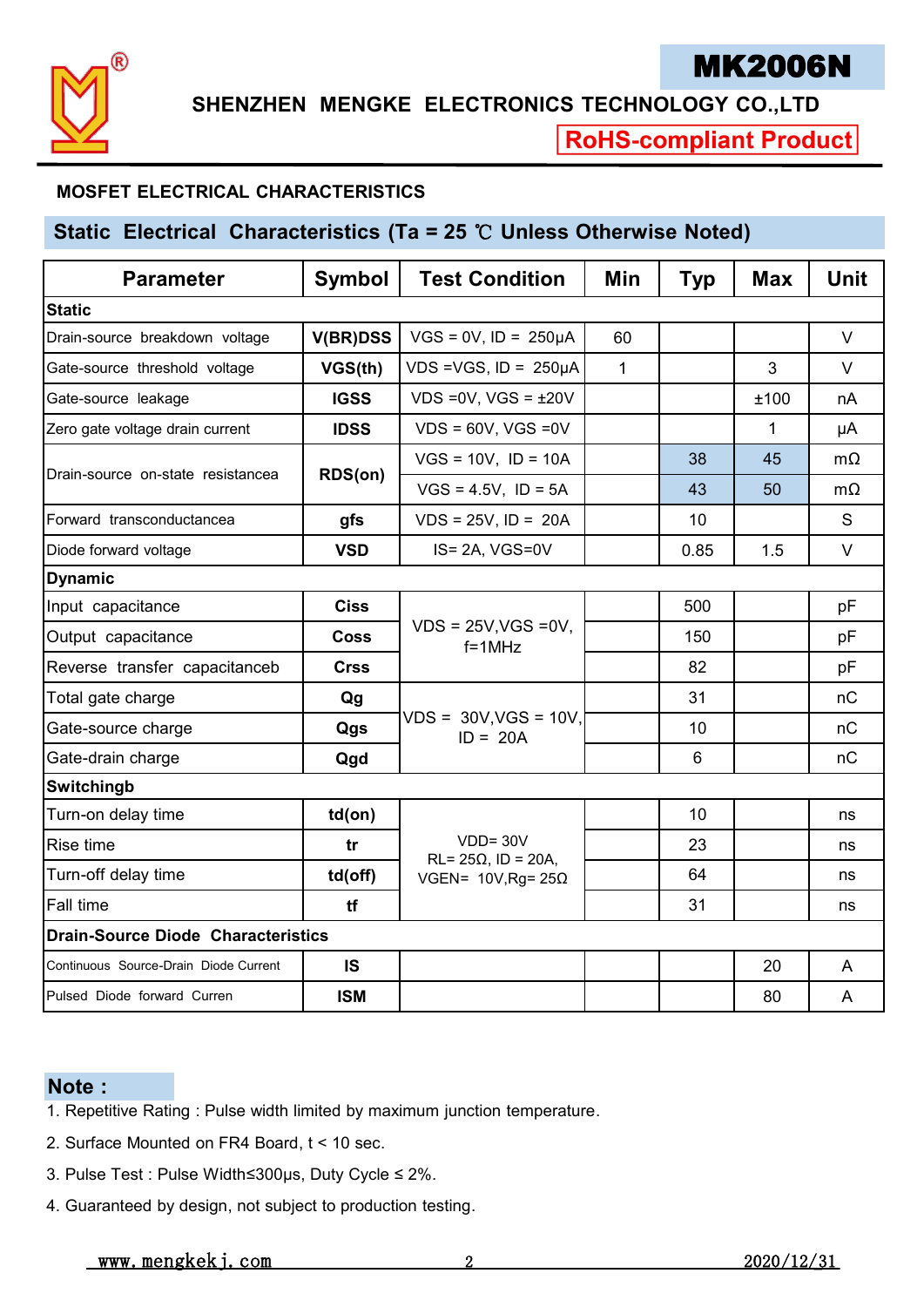

## MK2006N

**SHENZHEN MENGKE ELECTRONICS TECHNOLOGY CO.,LTD**

**RoHS-compliant Product** 

#### **PACKAGE OUTLINE DIMENSIONS :**

## **TO-252 PACKAGE OUTLINE DIMENSIONS**







| Symbol         |                      | <b>Dimensions in Millimeters</b> | <b>Dimensions in Inches</b> |                  |  |
|----------------|----------------------|----------------------------------|-----------------------------|------------------|--|
|                | Min.                 | Max.                             | Min.                        | Max.             |  |
| A              | 2.200                | 2.400                            | 0.087                       | 0.094            |  |
| A1             | 0.000                | 0.127                            | 0.000                       | 0.005            |  |
| b              | 0.660                | 0.860                            | 0.026                       | 0.034            |  |
| c              | 0.460                | 0.580                            | 0.018                       | 0.023            |  |
| D              | 6.500                | 6.700                            | 0.256                       | 0.264            |  |
| D <sub>1</sub> | 5.100                | 5.460                            | 0.201                       | 0.215            |  |
| D <sub>2</sub> |                      | <b>4.800 REF</b>                 |                             | 0.189 REF        |  |
| Е              | 6.000                | 6.200                            | 0.236                       | 0.244            |  |
| e              | 2.186                | 2.386                            | 0.086                       | 0.094            |  |
| L              | 9.800                | 10.400                           | 0.386                       | 0.409            |  |
| L <sub>1</sub> | <b>2.900 REF</b>     |                                  | 0.114 REF                   |                  |  |
| L2             | 1.400                | 1.700                            | 0.055                       | 0.067            |  |
| L <sub>3</sub> | <b>4.00 REF</b>      |                                  |                             | <b>0.157 REF</b> |  |
| L <sub>4</sub> | 0.600                | 1.000                            | 0.024                       | 0.039            |  |
| φ              | 1.200                | 1.400                            | 0.043                       | 0.051            |  |
| $\pmb{\Theta}$ | $\mathbf{O}^{\circ}$ | $8^\circ$                        | $\mathbf{O}^{\circ}$        | $8^\circ$        |  |
| h              | 0.000                | 0.300                            | 0.000                       | 0.012            |  |
| v              | <b>5.500 REF</b>     |                                  |                             | <b>0.217 REF</b> |  |

www.mengkekj.com 3 2020/12/31